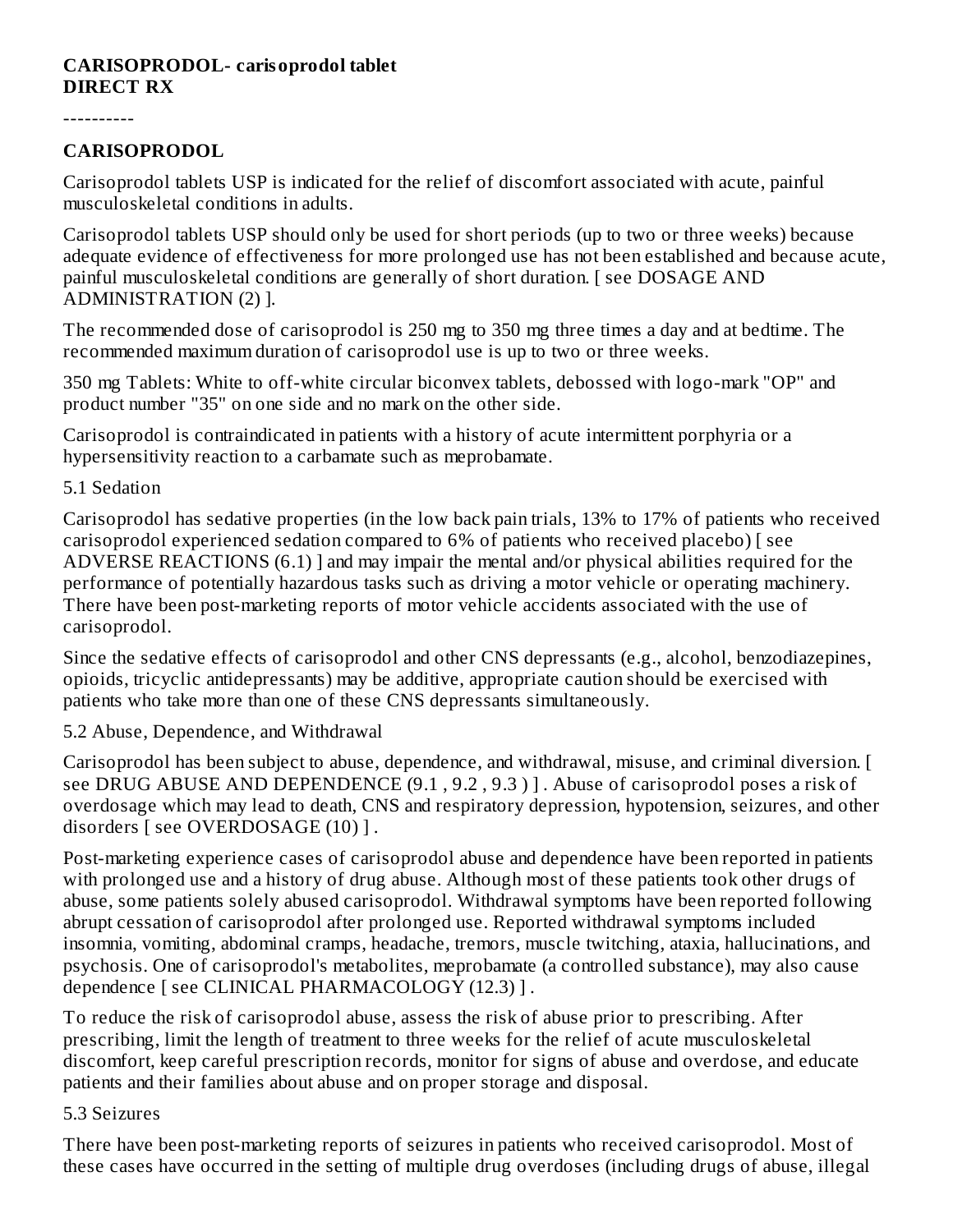drugs, and alcohol) [ see OVERDOSAGE (10) ].

## 6.1 Clinical Studies Experience

Because clinical studies are conducted under widely varying conditions, adverse reaction rates observed in clinical studies of a drug cannot be directly compared to rates in the clinical studies of another drug and may not reflect rates observed in practice.

The data described below are based on 1387 patients pooled from two double blind, randomized, multicenter, placebo controlled, one-week trials in adult patients with acute, mechanical, lower back pain [ see CLINICAL STUDIES (14) ]. In these studies, patients were treated with 250 mg of carisoprodol, 350 mg of carisoprodol, or placebo three times a day and at bedtime for seven days. The mean age was about 41 years old with 54% females and 46% males and 74% Caucasian, 16% Black, 9% Asian, and 2% other.

There were no deaths and there were no serious adverse reactions in these two trials. In these two studies, 2.7%, 2%, and 5.4%, of patients treated with placebo, 250 mg of carisoprodol, and 350 mg of carisoprodol, respectively, discontinued due to adverse events; and 0.5%, 0.5%, and 1.8% of patients treated with placebo, 250 mg of carisoprodol, and 350 mg of carisoprodol, respectively, discontinued due to central nervous system adverse reactions.

Table 1 displays adverse reactions reported with frequencies greater than 2% and more frequently than placebo in patients treated with carisoprodol in the two trials described above.

Table 1. Patients with Adverse Reactions in Controlled Studies Adverse Reaction Placebo (n=560) n (%) Carisoprodol 250 mg (n=548) n (%) Carisoprodol 350 mg  $(n=279)$  n  $(%)$ Drowsiness 31 (6) 73 (13) 47 (17) Dizziness 11 (2) 43 (8) 19 (7) Headache 11 (2) 26 (5) 9 (3)

6.2 Post-marketing Experience

The following events have been reported during postapproval use of carisoprodol. Because these reactions are reported voluntarily from a population of uncertain size, it is not always possible to reliably estimate their frequency or establish a causal relationship to drug exposure.

Cardiovascular: Tachycardia, postural hypotension, and facial flushing [ see OVERDOSAGE (10) ].

Central Nervous System: Drowsiness, dizziness, vertigo, ataxia, tremor, agitation, irritability, headache, depressive reactions, syncope, insomnia, and seizure [ see OVERDOSAGE (10) ].

Gastrointestinal: Nausea, vomiting, and epigastric discomfort.

Hematologic: Leukopenia, pancytopenia.

7.1 CNS Depressants

The sedative effects of carisoprodol and other CNS depressants (e.g., alcohol, benzodiazepines, opioids, tricyclic antidepressants) may be additive. Therefore, caution should be exercised with patients who take more than one of these CNS depressants simultaneously. Concomitant use of carisoprodol and meprobamate, a metabolite of carisoprodol, is not recommended [ see WARNINGS AND PRECAUTIONS (5.1) ].

7.2 CYP2C19 Inhibitors and Inducers

Carisoprodol is metabolized in the liver by CYP2C19 to form meprobamate [ see CLINICAL PHARMACOLOGY (12.3) ]. Co-administration of CYP2C19 inhibitors, such as omeprazole or fluvoxamine, with carisoprodol could result in increased exposure of carisoprodol and decreased exposure of meprobamate. Co-administration of CYP2C19 inducers, such as rifampin or St. John's Wort, with carisoprodol could result in decreased exposure of carisoprodol and increased exposure of meprobamate. Low dose aspirin also showed an induction effect on CYP2C19. The full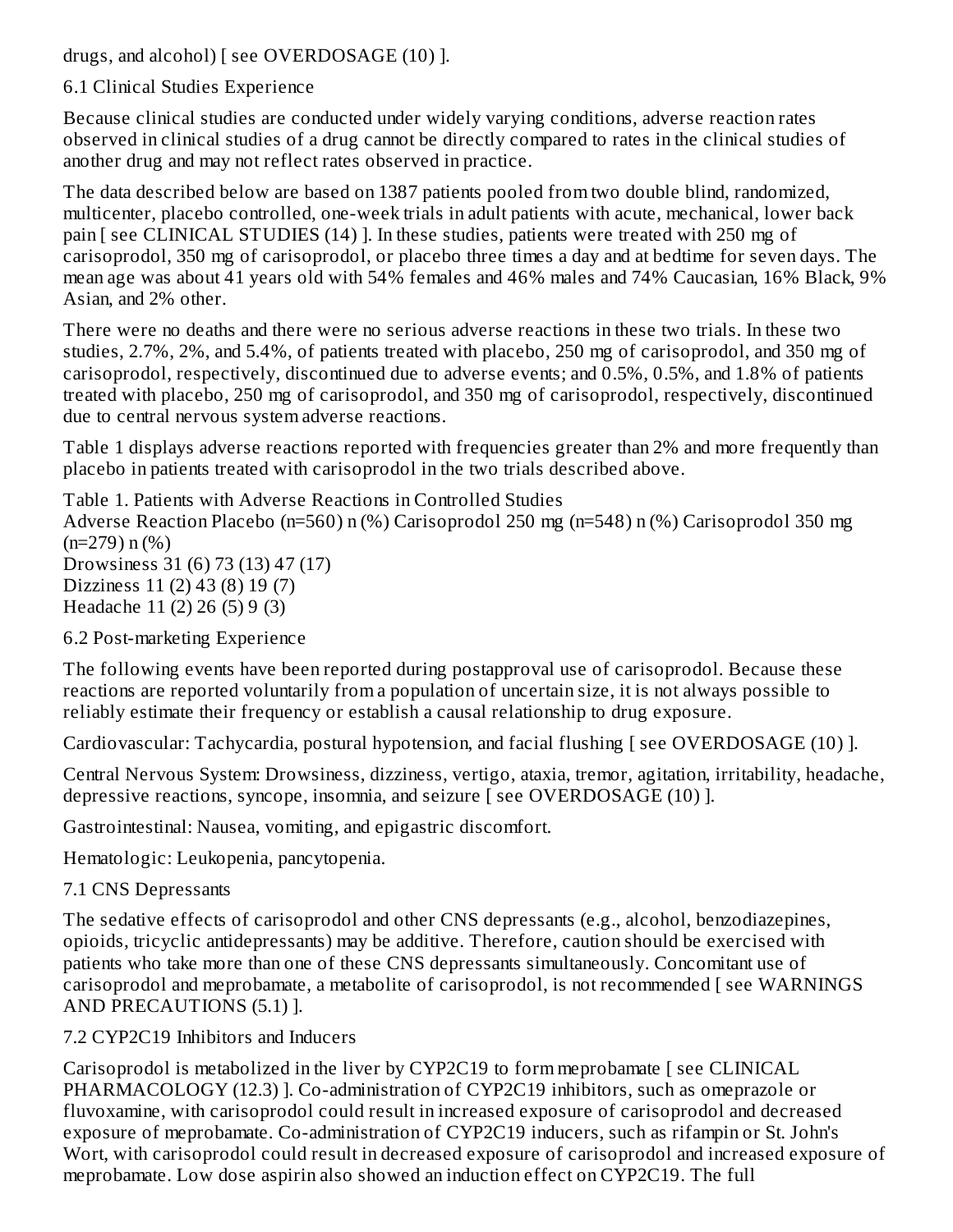pharmacological impact of these potential alterations of exposures in terms of either efficacy or safety of carisoprodol is unknown.

8.1 Pregnancy: Pregnancy Category C.

There are no data on the use of carisoprodol during human pregnancy. Animal studies indicate that carisoprodol crosses the placenta and results in adverse effects on fetal growth and postnatal survival. The primary metabolite of carisoprodol, meprobamate, is an approved anxiolytic. Retrospective, postmarketing studies do not show a consistent association between maternal use of meprobamate and an increased risk for particular congenital malformations.

Teratogenic effects: Animal studies have not adequately evaluated the teratogenic effects of carisoprodol. There was no increase in the incidence of congenital malformations noted in reproductive studies in rats, rabbits, and mice treated with meprobamate. Retrospective, post-marketing studies of meprobamate during human pregnancy were equivocal for demonstrating an increased risk of congenital malformations following first trimester exposure. Across studies that indicated an increased risk, the types of malformations were inconsistent.

Nonteratogenic effects: In animal studies, carisoprodol reduced fetal weights, postnatal weight gain, and postnatal survival at maternal doses equivalent to 1-1.5 times the human dose (based on a body surface area comparison). Rats exposed to meprobamate in-utero showed behavioral alterations that persisted into adulthood. For children exposed to meprobamate in-utero, one study found no adverse effects on mental or motor development or IQ scores. Carisoprodol should be used during pregnancy only if the potential benefit justifies the risk to the fetus.

## 8.2 Labor and Delivery

There is no information about the effects of carisoprodol on the mother and the fetus during labor and delivery.

8.3 Nursing Mothers

Very limited data in humans show that carisoprodol is present in breast milk and may reach concentrations two to four times the maternal plasma concentrations. In one case report, a breast-fed infant received about 4-6% of the maternal daily dose through breast milk and experienced no adverse effects. However, milk production was inadequate and the baby was supplemented with formula. In lactation studies in mice, female pup survival and pup weight at weaning were decreased. This information suggests that maternal use of carisoprodol may lead to reduced or less effective infant feeding (due to sedation) and/or decreased milk production. Caution should be exercised when carisoprodol is administered to a nursing woman.

## 8.4 Pediatric Use

The efficacy, safety, and pharmacokinetics of carisoprodol in pediatric patients less than 16 years of age have not been established.

## 8.5 Geriatric Use

The efficacy, safety, and pharmacokinetics of carisoprodol in patients over 65 years old have not been established.

## 8.6 Renal Impairment

The safety and pharmacokinetics of carisoprodol in patients with renal impairment have not been evaluated. Since carisoprodol is excreted by the kidney, caution should be exercised if carisoprodol is administered to patients with impaired renal function. Carisoprodol is dialyzable by hemodialysis and peritoneal dialysis.

## 8.7 Hepatic Impairment

The safety and pharmacokinetics of carisoprodol in patients with hepatic impairment have not been evaluated. Since carisoprodol is metabolized in the liver, caution should be exercised if carisoprodol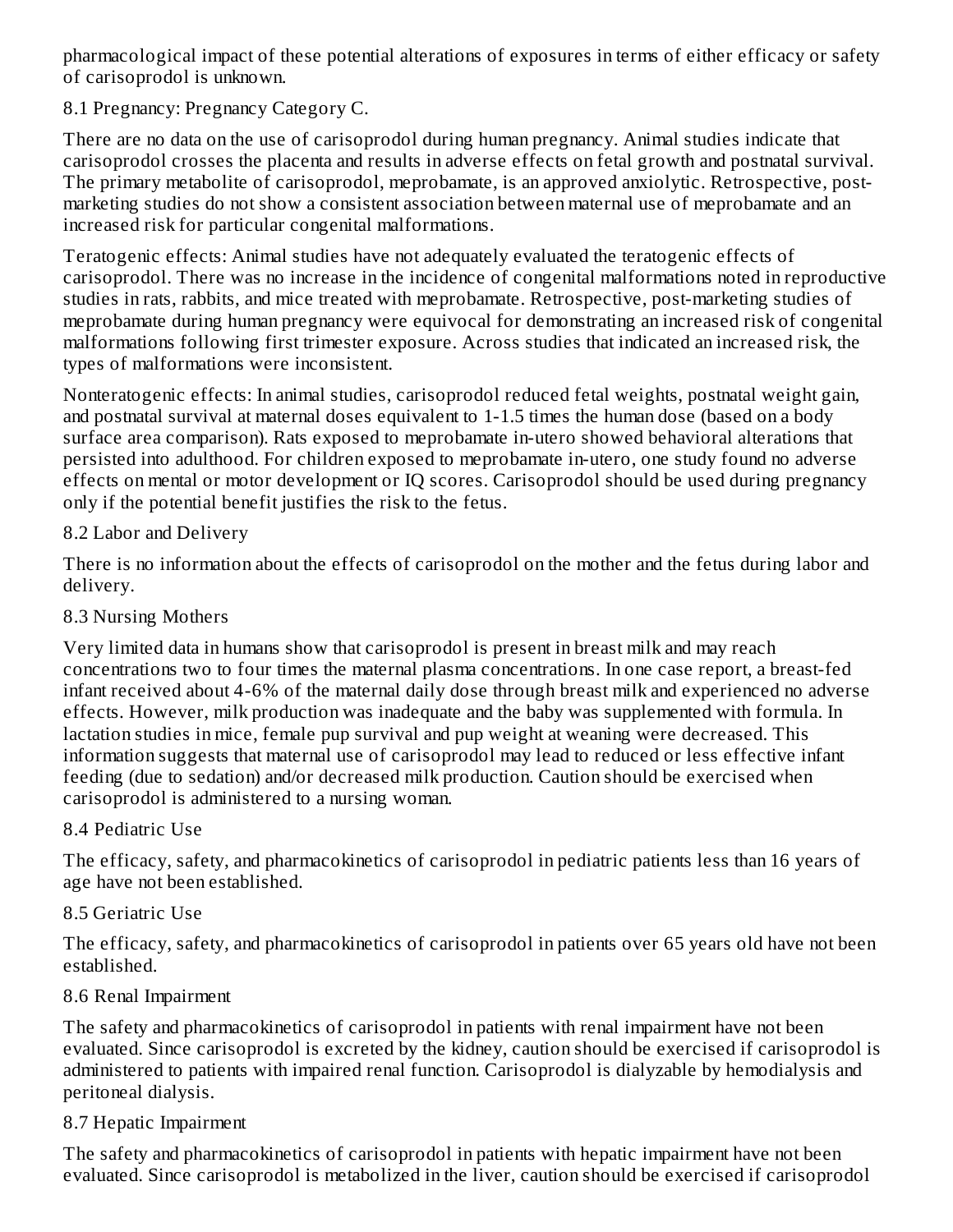is administered to patients with impaired hepatic function.

## 8.8 Patients with Reduced CYP2C19 Activity

Patients with reduced CYP2C19 activity have higher exposure to carisoprodol. Therefore, caution should be exercised in administration of carisoprodol to these patients. [ see CLINICAL PHARMACOLOGY (12.3) ].

### 9.1 Controlled Substance

Carisoprodol is a Schedule IV controlled substance. Carisoprodol has been subject to abuse, misuse, and criminal diversion for nontherapeutic use [ see WARNINGS AND PRECAUTIONS (5.2) ].

#### 9.2 Abuse

Abuse of carisoprodol poses a risk of overdosage which may lead to death, CNS and respiratory depression, hypotension, seizures and other disorders [ see WARNINGS AND PRECAUTIONS (5.2) and OVERDOSAGE (10) ]. Patients at high risk of carisoprodol abuse may include those with prolonged use of carisoprodol, with a history of drug abuse, or those who use carisoprodol in combination with other abused drugs.

Prescription drug abuse is the intentional non-therapeutic use of a drug, even once, for its rewarding psychological effects. Drug addiction, which develops after repeated drug abuse, is characterized by a strong desire to take a drug despite harmful consequences, difficulty in controlling its use, giving a higher priority to drug use than to obligations, increased tolerance, and sometimes physical withdrawal. Drug abuse and drug addiction are separate and distinct from physical dependence and tolerance (for example, abuse or addiction may not be accompanied by tolerance or physical dependence) [ see DRUG ABUSE AND DEPENDENCE (9.3) ] .

### 9.3 Dependence

Tolerance is when a patient's reaction to a specific dosage and concentration is progressively reduced in the absence of disease progression, requiring an increase in the dosage to maintain the same. Physical dependence is characterized by withdrawal symptoms after abrupt discontinuation or a significant dose reduction of a drug. Both tolerance and physical dependence have been reported with the prolonged use of carisoprodol. Reported withdrawal symptoms with carisoprodol include insomnia, vomiting, abdominal cramps, headache, tremors, muscle twitching, anxiety, ataxia, hallucinations, and psychosis. Instruct patients taking large doses of carisoprodol or those taking the drug for a prolonged time to not abruptly stop carisoprodol [ see WARNINGS AND PRECAUTIONS (5.2) ].

Overdosage of carisoprodol commonly produces CNS depression. Death, coma, respiratory depression, hypotension, seizures, delirium, hallucinations, dystonic reactions, nystagmus, blurred vision, mydriasis, euphoria, muscular incoordination, rigidity, and/or headache have been reported with carisoprodol overdosage. Serotonin syndrome has been reported with carisoprodol intoxication. Many of the carisoprodol overdoses have occurred in the setting of multiple drug overdoses (including drugs of abuse, illegal drugs, and alcohol). The effects of an overdose of carisoprodol and other CNS depressants (e.g., alcohol, benzodiazepines, opioids, tricyclic antidepressants) can be additive even when one of the drugs has been taken in the recommended dosage. Fatal accidental and non-accidental overdoses of carisoprodol have been reported alone or in combination with CNS depressants.

Treatment of Overdosage: Basic life support measures should be instituted as dictated by the clinical presentation of the carisoprodol overdose. Vomiting should not be induced because of the risk of CNS and respiratory depression, and subsequent aspiration. Circulatory support should be administered with volume infusion and vasopressor agents if needed. Seizures should be treated with intravenous benzodiazepines and the reoccurrence of seizures may be treated with phenobarbital. In cases of severe CNS depression, airway protective reflexes may be compromised and tracheal intubation should be considered for airway protection and respiratory support.

For decontamination in cases of severe toxicity, activated charcoal should be considered in a hospital setting in patients with large overdoses who present early and are not demonstrating CNS depression and can protect their airway.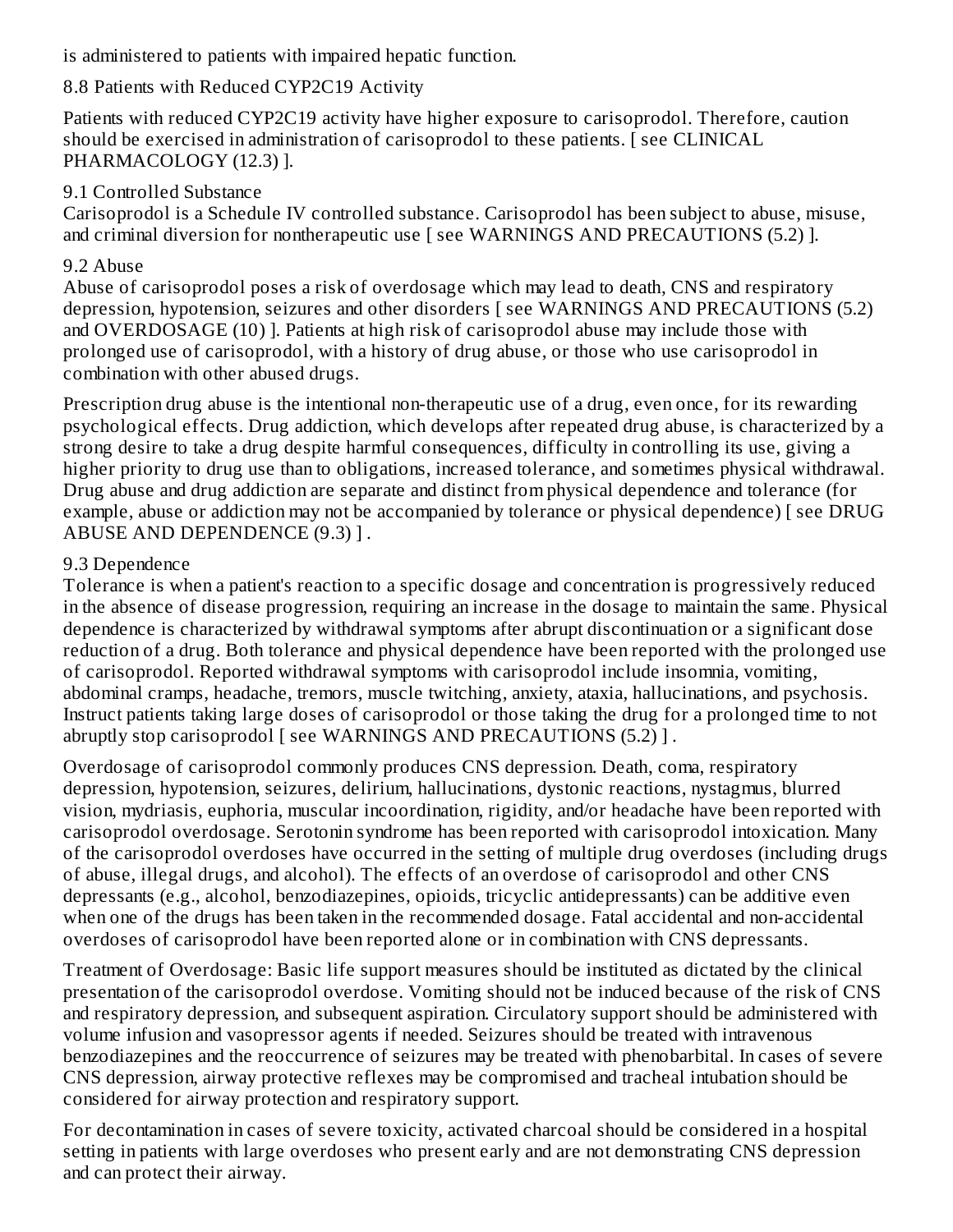For more information on the management of an overdose of carisoprodol, contact a Poison Control Center.

Carisoprodol tablets USP are available as 350 mg, white tablets. Carisoprodol is a white, crystalline powder, having a mild, characteristic odor and a bitter taste. It is slightly soluble in water; freely soluble in alcohol, in chloroform, and in acetone; and its solubility is practically independent of pH. Carisoprodol is present as a racemic mixture. Chemically, carisoprodol is N-isopropyl-2-methyl-2 propyl-1,3-propanediol dicarbamate and the molecular formula is C12 H24 N2 O4 , with a molecular weight of 260.33. The structural formula is:

## [Chemical Structure]

Other ingredients in the Carisoprodol tablets USP drug product include lactose monohydrate, microcrystalline cellulose, maize starch, croscarmellose sodium, povidone, talc, and magnesium stearate.

## 12.1 Mechanism of Action

The mechanism of action of carisoprodol in relieving discomfort associated with acute painful musculoskeletal conditions has not been clearly identified.

In animal studies, muscle relaxation induced by carisoprodol is associated with altered interneuronal activity in the spinal cord and in the descending reticular formation of the brain.

# 12.2 Pharmacodynamics

Carisoprodol is a centrally acting skeletal muscle relaxant that does not directly relax skeletal muscles.

A metabolite of carisoprodol, meprobamate, has anxiolytic and sedative properties. The degree to which these properties of meprobamate contribute to the safety and efficacy of carisoprodol is unknown.

## 12.3 Pharmacokinetics

The pharmacokinetics of carisoprodol and its metabolite meprobamate were studied in a crossover study of 24 healthy subjects (12 male and 12 female) who received single doses of 250 mg and 350 mg carisoprodol (see TABLE 2 ). The exposure of carisoprodol and meprobamate was dose proportional between the 250 mg and 350 mg doses. The Cmax of meprobamate was  $2.5 \pm 0.5$  µg/mL (mean  $\pm$  SD) after administration of a single 350 mg dose of carisoprodol, which is approximately 30% of the Cmax of meprobamate (approximately 8 μg/mL) after administration of a single 400 mg dose of meprobamate.

```
Table 2. Pharmacokinetic Parameters of Carisoprodol and Meprobamate (Mean ± SD, n=24)
250 mg Carisoprodol 350 mg Carisoprodol
Carisoprodol
Cmax (\mug/mL) 1.2 \pm 0.5 1.8 \pm 1.0AUCinf (\mug*hr/mL) 4.5 ± 3.1 7.0 ± 5.0
Tmax (hr) 1.5 \pm 0.8 1.7 \pm 0.8T1/2 (hr) 1.7 \pm 0.5 2.0 \pm 0.5Meprobamate
Cmax (\mug/mL) 1.8 \pm 0.3 2.5 \pm 0.5AUCinf (\mug*hr/mL) 32 ± 6.2 46 ± 9.0
Tmax (hr) 3.6 \pm 1.7 4.5 \pm 1.9T1/2 (hr) 9.7 \pm 1.7 9.6 \pm 1.5
```
Absorption: Absolute bioavailability of carisoprodol has not been determined. The mean time to peak plasma concentrations (Tmax) of carisoprodol was approximately 1.5 to 2 hours. Co-administration of a high-fat meal with carisoprodol (350 mg tablet) had no effect on the pharmacokinetics of carisoprodol. Therefore, carisoprodol may be administered with or without food.

Metabolism: The major pathway of carisoprodol metabolism is via the liver by cytochrome enzyme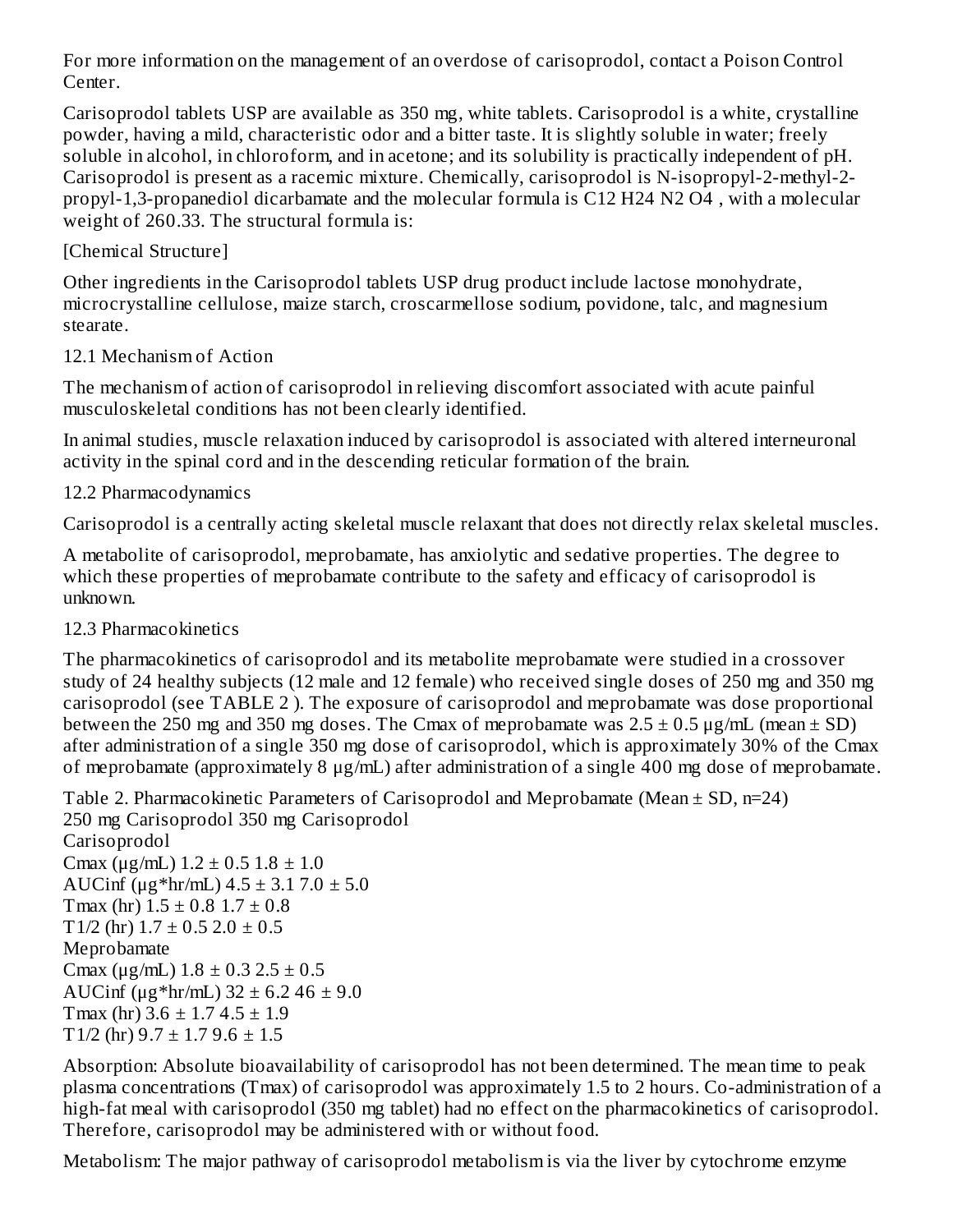CYP2C19 to form meprobamate. This enzyme exhibits genetic polymorphism (see PATIENTS WITH REDUCED CYP2C19 ACTIVITY below).

Elimination: Carisoprodol is eliminated by both renal and non-renal routes with a terminal elimination half-life of approximately 2 hours. The half-life of meprobamate is approximately 10 hours.

Gender: Exposure of carisoprodol is higher in female than in male subjects (approximately 30-50% on a weight adjusted basis). Overall exposure of meprobamate is comparable between female and male subjects.

Patients with Reduced CYP2C19 Activity: Carisoprodol should be used with caution in patients with reduced CYP2C19 activity. Published studies indicate that patients who are poor CYP2C19 metabolizers have a 4-fold increase in exposure to carisoprodol, and concomitant 50% reduced exposure to meprobamate compared to normal CYP2C19 metabolizers. The prevalence of poor metabolizers in Caucasians and African Americans is approximately 3-5% and in Asians is approximately 15-20%.

13.1 Carcinogenesis, Mutagenesis, Impairment of Fertility

Long term studies in animals have not been performed to evaluate the carcinogenic potential of carisoprodol.

Carisoprodol was not formally evaluated for genotoxicity. In published studies, carisoprodol was mutagenic in the in vitro mouse lymphoma cell assay in the absence of metabolizing enzymes, but was not mutagenic in the presence of metabolizing enzymes. Carisoprodol was clastogenic in the in vitro chromosomal aberration assay using Chinese hamster ovary cells with or without the presence of metabolizing enzymes. Other types of genotoxic tests resulted in negative findings. Carisoprodol was not mutagenic in the Ames reverse mutation assay using S. typhimurium strains with or without metabolizing enzymes, and was not clastogenic in an in vivo mouse micronucleus assay of circulating blood cells.

Carisoprodol was not formally evaluated for effects on fertility. Published reproductive studies of carisoprodol in mice found no alteration in fertility although an alteration in reproductive cycles characterized by a greater time spent in estrus was observed at a carisoprodol dose of 1200 mg/kg/day. In a 13-week toxicology study that did not determine fertility, mouse testes weight and sperm motility were reduced at a dose of 1200 mg/kg/day. In both studies, the no effect level was 750 mg/kg/day, corresponding to approximately 2.6 times the human equivalent dosage of 350 mg four times a day, based on a body surface area comparison. The significance of these findings for human fertility is not known.

The safety and efficacy of carisoprodol for the relief of acute, idiopathic mechanical low back pain was evaluated in two, 7-day, double blind, randomized, multicenter, placebo controlled, U.S. trials (Studies 1 and 2). Patients had to be 18 to 65 years old and had to have acute back pain ( $\leq$  3 days of duration) to be included in the trials. Patients with chronic back pain; at increased risk for vertebral fracture (e.g., history of osteoporosis); with a history of spinal pathology (e.g., herniated nucleus pulposis, spondylolisthesis or spinal stenosis); with inflammatory back pain, or with evidence of a neurologic deficit were excluded from participation. Concomitant use of analgesics (e.g., acetaminophen, NSAIDs, tramadol, opioid agonists), other muscle relaxants, botulinum toxin, sedatives (e.g., barbiturates, benzodiazepines, promethazine hydrochloride), and anti-epileptic drugs was prohibited.

In Study 1, patients were randomized to one of three treatment groups (i.e., carisoprodol 250 mg, carisoprodol 350 mg, or placebo) and in Study 2 patients were randomized to two treatment groups (i.e., carisoprodol 250 mg or placebo). In both studies, patients received study medication three times a day and at bedtime for seven days.

The primary endpoints were the relief from starting backache and the global impression of change, as reported by patients, on Study Day 3. Both endpoints were scored on a 5-point rating scale from 0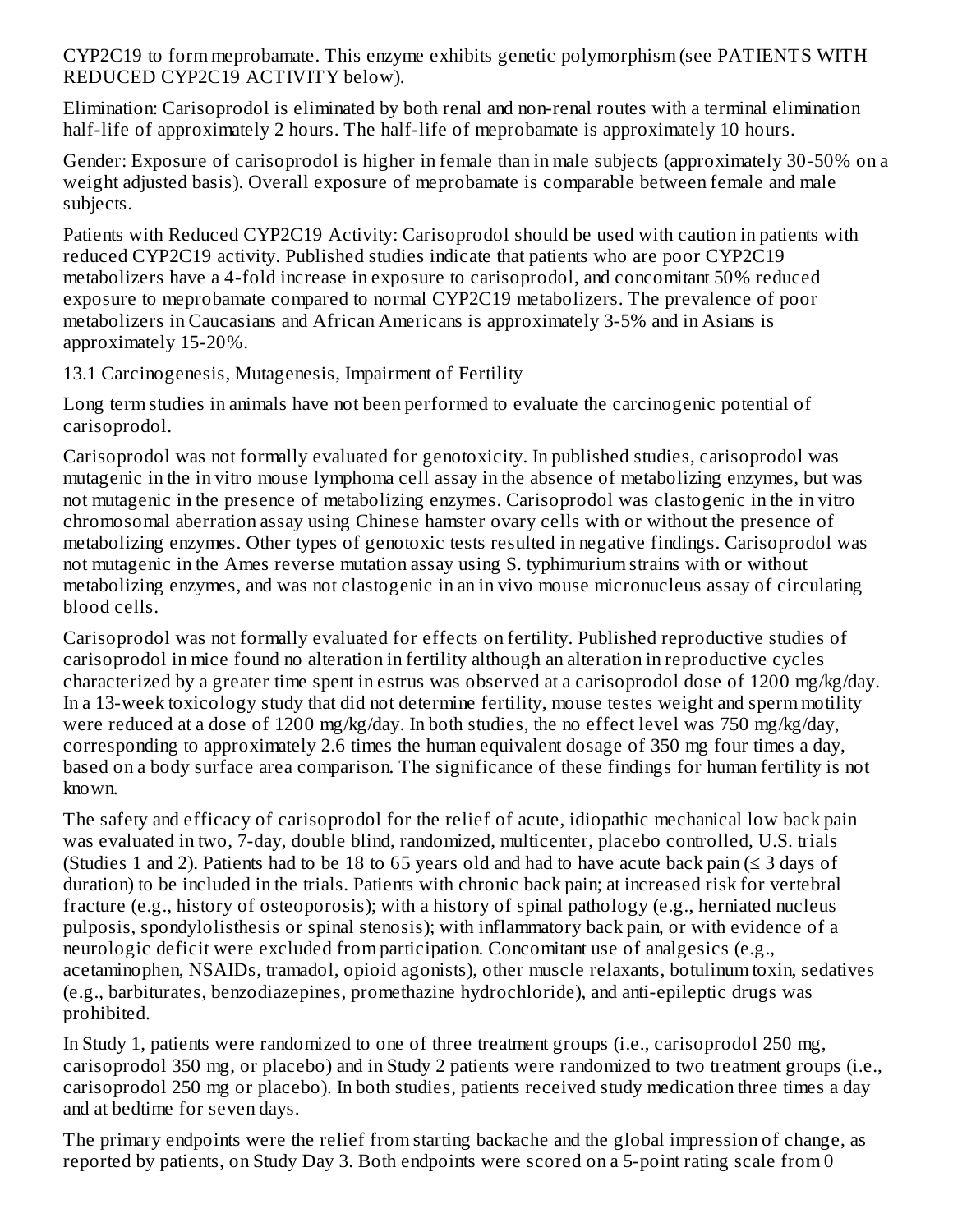(worst outcome) to 4 (best outcome) in both studies. The primary statistical comparison was between the carisoprodol 250 mg and placebo groups in both studies.

The proportion of patients who used concomitant acetaminophen, NSAIDs, tramadol, opioid agonists, other muscle relaxants, and benzodiazepines was similar in the treatment groups.

The results for the primary efficacy evaluations in the acute, low back pain studies are presented in Table 3.

Table 3. Results of the Primary Efficacy Endpointsain Studies 1 and 2 Study Parameter Placebo Carisoprodol 250 mg Carisoprodol 350 mg 1 Number of Patients n=269 n=264 n=273 Relief from Starting Backache, Mean (SE)b 1.4 (0.1) 1.8 (0.1) 1.8 (0.1) Difference between Carisoprodol and Placebo, Mean (SE)b (95% CI) 0.4 (0.2, 0.5) 0.4 (0.2, 0.6) Global Impression of Change, Mean (SE)b 1.9 (0.1) 2.2 (0.1) 2.2 (0.1) Difference between Carisoprodol and Placebo, Mean (SE)b (95% CI) 0.2 (0.1, 0.4) 0.3 (0.1, 0.4) 2 Number of Patients n=278 n=269 Relief from Starting Backache, Mean (SE)b 1.1 (0.1) 1.8 (0.1) Difference between Carisoprodol and Placebo, Mean (SE)b (95% CI) 0.7 (0.5, 0.9) Global Impression of Change, Mean (SE)b 1.7 (0.1) 2.2 (0.1) Difference between Carisoprodol and Placebo, Mean (SE)b (95% CI) 0.5 (0.4, 0.7)

a. The primary efficacy endpoints (Relief from Starting Backache and Global Impression of Change) were assessed by the patients on Study Day 3.These endpoints were scored on a 5-point rating scale from 0 (worst outcome) to 4 (best outcome). b. Mean is the least squared mean and SE is the standard error of the mean. The ANOVA model was used for the primary statistical comparison between the carisoprodol 250 mg and placebo groups. Patients treated with carisoprodol experienced improvement in function as measured by the Roland-Morris Disability Questionnaire (RMDQ) score on Days 3 and 7.

Carisoprodol tablets USP, 350 mg : White to off-white circular biconvex tablets, debossed with logomark "OP" and product number "35" on one side and no mark on the other side; available in bottles of 100 (), bottles of 1,000 (), and bottles of 500

Storage:

Store at 20° to 25°C (68° to 77°F) [See USP Controlled Room Temperature].

Patients should be advised to contact their physician if they experience any adverse reactions to carisoprodol.

17.1 Sedation

Patients should be advised that carisoprodol may cause drowsiness and/or dizziness, and has been associated with motor vehicle accidents. Patients should be advised to avoid taking carisoprodol before engaging in potentially hazardous activities such as driving a motor vehicle or operating machinery [ see WARNINGS AND PRECAUTIONS (5.1) ].

17.2 Avoidance of Alcohol and Other CNS Depressants

Patients should be advised to avoid alcoholic beverages while taking carisoprodol and to check with their doctor before taking other CNS depressants such as benzodiazepines, opioids, tricyclic antidepressants, sedating antihistamines, or other sedatives [ see WARNINGS AND PRECAUTIONS (5.1) ].

17.3 Carisoprodol Should Only Be Used for Short-Term Treatment

Patients should be advised that treatment with carisoprodol should be limited to acute use (up to two or three weeks) for the relief of acute, musculoskeletal discomfort. In the post-marketing experience with carisoprodol, cases of dependence, withdrawal, and abuse have been reported with prolonged use. If the musculoskeletal symptoms still persist, patients should contact their healthcare provider for further evaluation.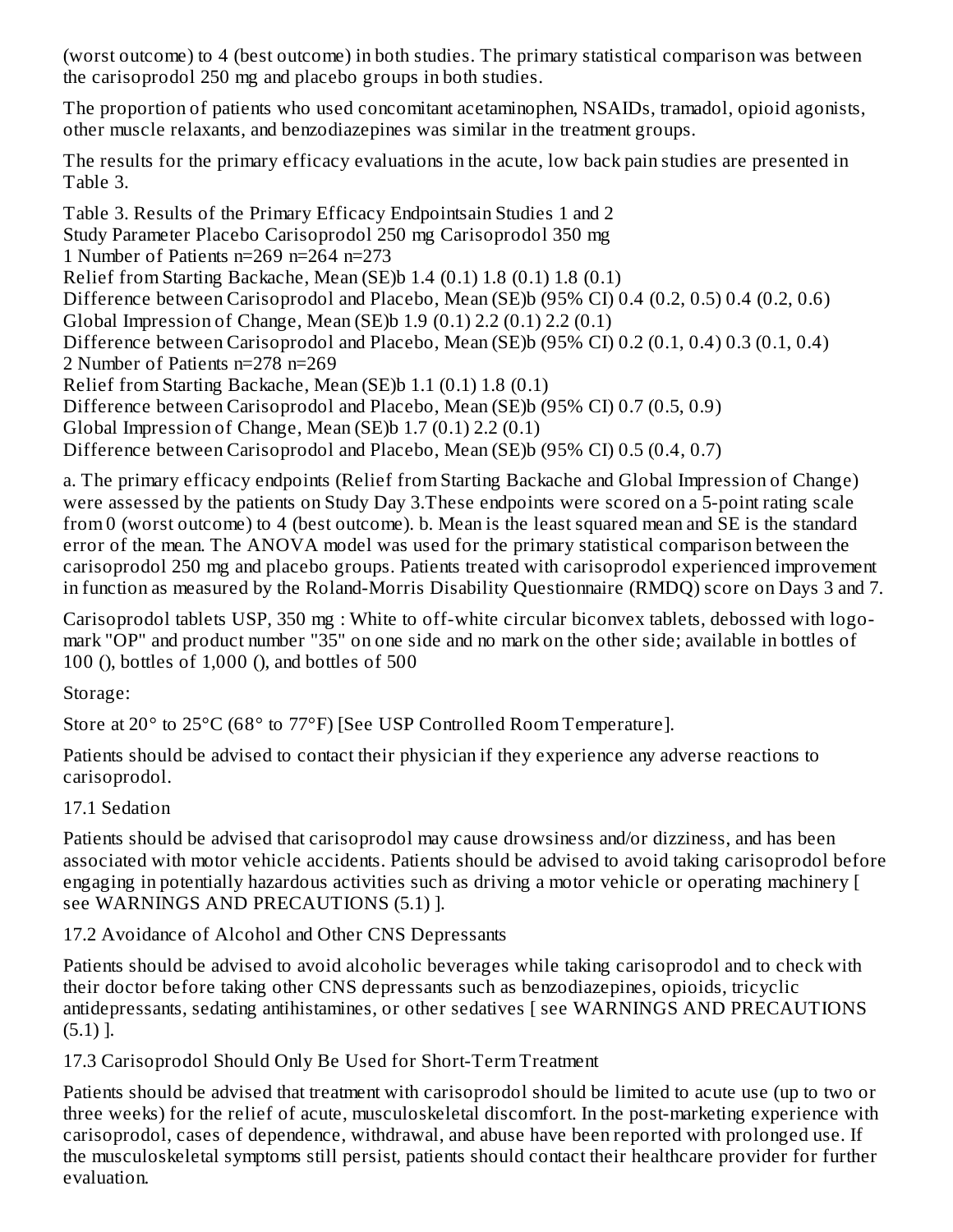

# **CARISOPRODOL**

L

| carisoprodol tablet                             |                                                                                  |                                                                 |                     |                            |                             |            |                           |  |  |
|-------------------------------------------------|----------------------------------------------------------------------------------|-----------------------------------------------------------------|---------------------|----------------------------|-----------------------------|------------|---------------------------|--|--|
| <b>Product Information</b>                      |                                                                                  |                                                                 |                     |                            |                             |            |                           |  |  |
| Product Type                                    |                                                                                  | <b>HUMAN</b><br>PRESCRIPTION DRUG                               | Item Code (Source)  |                            |                             | NDC:61919- | 979(NDC:59746-705)        |  |  |
| <b>Route of Administration</b>                  |                                                                                  | ORAL                                                            |                     | <b>DEA Schedule</b><br>CIV |                             |            |                           |  |  |
|                                                 |                                                                                  |                                                                 |                     |                            |                             |            |                           |  |  |
| <b>Active Ingredient/Active Moiety</b>          |                                                                                  |                                                                 |                     |                            |                             |            |                           |  |  |
| <b>Ingredient Name</b>                          |                                                                                  |                                                                 |                     |                            | <b>Basis of Strength</b>    | Strength   |                           |  |  |
|                                                 | CARISOPRODOL (UNII: 21925K482H) (CARISOPRODOL - UNII:21925K482H)<br>CARISOPRODOL |                                                                 |                     |                            |                             | 350 mg     |                           |  |  |
|                                                 |                                                                                  |                                                                 |                     |                            |                             |            |                           |  |  |
| <b>Inactive Ingredients</b>                     |                                                                                  |                                                                 |                     |                            |                             |            |                           |  |  |
| <b>Ingredient Name</b>                          |                                                                                  |                                                                 |                     |                            |                             | Strength   |                           |  |  |
|                                                 | LACTOSE MONOHYDRATE (UNII: EWQ57Q8I5X)                                           |                                                                 |                     |                            |                             |            |                           |  |  |
| CELLULOSE, MICRO CRYSTALLINE (UNII: OP1R32D61U) |                                                                                  |                                                                 |                     |                            |                             |            |                           |  |  |
| MAGNESIUM STEARATE (UNII: 70097M6I30)           |                                                                                  |                                                                 |                     |                            |                             |            |                           |  |  |
| CROSCARMELLOSE SODIUM (UNII: M28OL1HH48)        |                                                                                  |                                                                 |                     |                            |                             |            |                           |  |  |
| PO VIDO NE K30 (UNII: U725QWY32X)               |                                                                                  |                                                                 |                     |                            |                             |            |                           |  |  |
| TALC (UNII: 7SEV7J4R1U)                         |                                                                                  |                                                                 |                     |                            |                             |            |                           |  |  |
| STARCH, CORN (UNII: O8232NY3SJ)                 |                                                                                  |                                                                 |                     |                            |                             |            |                           |  |  |
|                                                 |                                                                                  |                                                                 |                     |                            |                             |            |                           |  |  |
| <b>Product Characteristics</b>                  |                                                                                  |                                                                 |                     |                            |                             |            |                           |  |  |
| Color                                           | white                                                                            |                                                                 | <b>Score</b>        |                            | no score                    |            |                           |  |  |
| <b>Shape</b>                                    | <b>ROUND</b>                                                                     |                                                                 | <b>Size</b>         |                            | $12 \,\mathrm{mm}$          |            |                           |  |  |
| Flavor                                          |                                                                                  |                                                                 | <b>Imprint Code</b> |                            |                             | OP;35      |                           |  |  |
| <b>Contains</b>                                 |                                                                                  |                                                                 |                     |                            |                             |            |                           |  |  |
|                                                 |                                                                                  |                                                                 |                     |                            |                             |            |                           |  |  |
| Packaging                                       |                                                                                  |                                                                 |                     |                            |                             |            |                           |  |  |
| <b>Item Code</b><br>$\#$                        |                                                                                  | <b>Package Description</b>                                      |                     |                            | <b>Marketing Start Date</b> |            | <b>Marketing End Date</b> |  |  |
| 1 NDC:61919-979-30                              |                                                                                  | 30 in 1 BOTTLE; Type 0: Not a Combination Product<br>02/16/2017 |                     |                            |                             |            |                           |  |  |
|                                                 |                                                                                  |                                                                 |                     |                            |                             |            |                           |  |  |